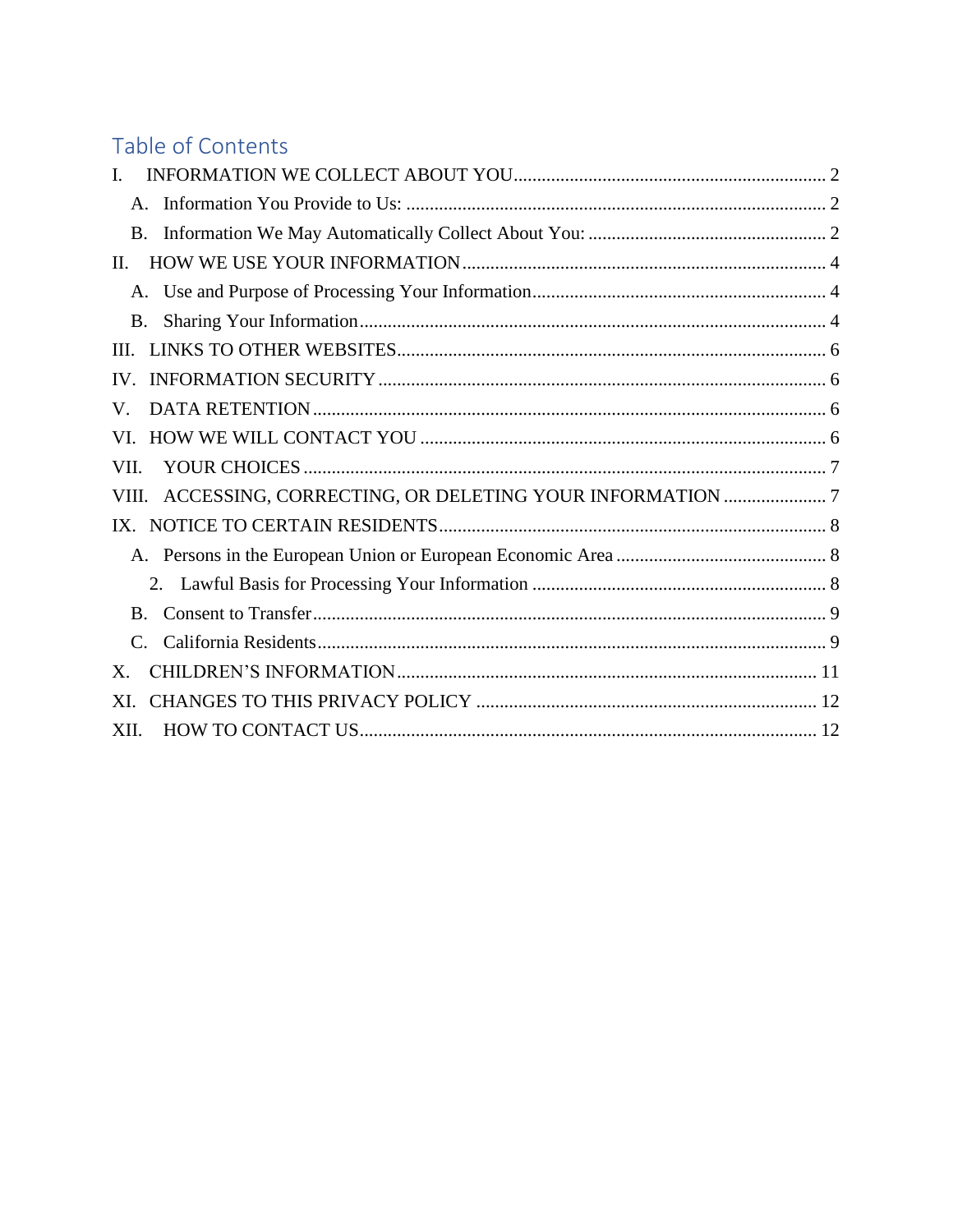### **DOUBLECHECKED, LLC PRIVACY POLICY**

DoubleChecked, LLC (hereinafter referred to as "Doublechecked," "us," "we," "our," or "Company"), has created the following Privacy Policy for when you visit our website at www.doublecheckedapp.com, mobile and other applications, and any other online services where this Privacy Policy is posted (collectively, our "Services"). This Privacy Policy describes, among other things, the types of information we collect from users when you use our Services, how we use it, and how you can access your information.

This Privacy Policy is integrated into our [Terms & Conditions of Use](https://www.doublecheckedapp.com/terms-of-use) ("Terms & Conditions").

# <span id="page-1-0"></span>**I. INFORMATION WE COLLECT ABOUT YOU**

We may collect the following types of information about you which are described in more detail below: (A) information you provide to us, and (B) information we may automatically collect. All of the information listed in (A)-(B) above, are detailed below, and hereinafter referred to as "Information".

# <span id="page-1-1"></span>**A. Information You Provide to Us:**

In using our Services, you may provide us with Information, including, without limitation:

- Contact information such as name, email address, postal address and telephone number(s);
- Demographic information such as birth date;
- Account information and log in credentials, including unique identifiers such as username and password;
- Payment and transaction information including credit or bank card information;
- **•** Preferences for communications;
- Access to your geo-location (including through our mobile app) or to other data held on other software; and
- Additional information as otherwise described to you at the point of collection or pursuant to your consent.

### <span id="page-1-2"></span>**B. Information We May Automatically Collect About You:**

Our Services may automatically collect certain Information about you. We use this Information to help us design our Services to better suit our users' needs. This Information may include:

- **•** IP address, which is the number associated with the service through which you access the Internet, like your ISP (Internet service provider), or your company;
- Date and time of your visit or use of our Services;
- Domain server from which you are using our Services;
- Type of computer, web browsers, search engine used, operating system, or platform you use;
- Data identifying the web pages you visited prior to and after visiting our website or use of our Services;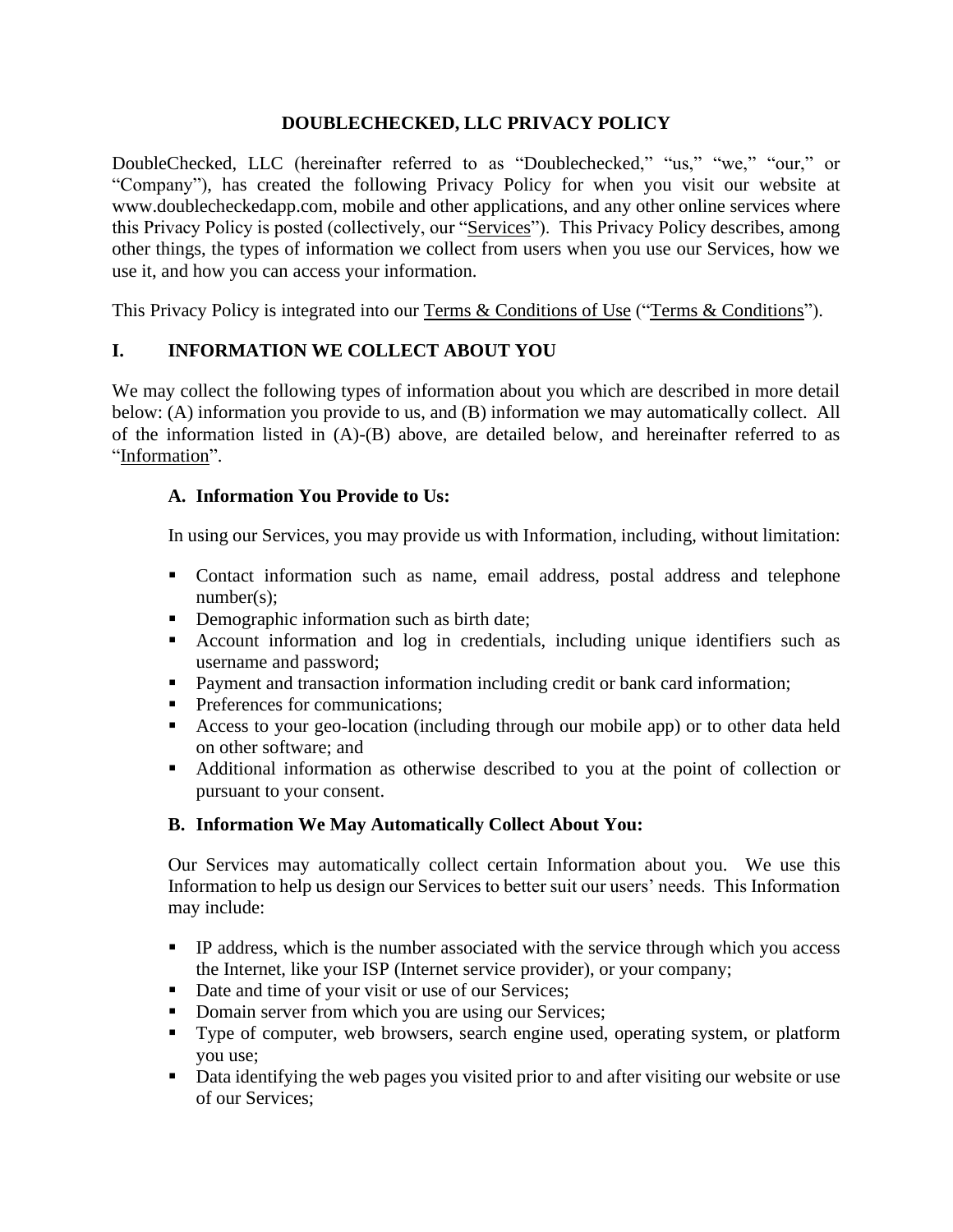- Your movement and activity within the Services, which is aggregated with other information;
- Geo-location information through the use of any of our mobile applications;
- Mobile device information, including the type of device you use, operating system version, and the device identifier (or "UDID"); and
- Mobile application identification and behavior, use, and aggregated usage, performance data, and where the application was downloaded from.

### **1. Cookies & Technologies Used to Collect Information About You**

We collect the above Information directly and through the use of third parties. We collect this Information by using certain technologies, such as cookies, web beacons, and other technologies. Third-party service providers may also view, edit, or set their own cookies or place web beacons. The use of these technologies by such third parties is subject to their own privacy policies and is not covered by this Privacy Policy, except as required by law.

- a. Cookies (or browser cookies). A cookie is a small file placed on the hard drive of your computer. Most web browsers automatically accept cookies. You may refuse to accept browser cookies by activating the appropriate setting on your browser. However, if you select this setting you may be unable to access certain parts of our Services. Unless you have adjusted your browser setting so that it will refuse cookies, our system will issue cookies when you direct your browser to our website.
- b. Flash Cookies. We may use local shared objects, also known as Flash cookies, to store your preferences such as volume control or display content based upon what you view on our site to personalize your visit. Third parties, with whom we partner to provide certain features use Flash cookies to collect and store information. Flash cookies are different from browser cookies because of the amount of, type of, and how data is stored. Cookie management tools provided by your browser will not remove Flash cookies.
- c. Web Beacons. Website pages may contain small electronic files known as web beacons (also referred to as clear gifs, pixel tags, and single-pixel gifs) that permit us, for example, to count users who have visited those pages and for other related statistics (for example, verifying system and server integrity). We also use these technical methods to analyze the traffic patterns, such as the frequency with which our users visit various parts of the Services. These technical methods may involve the transmission of Information either directly to us or to a third party authorized by us to collect Information on our behalf.
- d. Mobile Application Technologies. If you access our Services through a mobile device, we may automatically collect information about your device, your phone number, and your physical location.
- e. Third-Party Advertising Technologies. We may also allow third parties to place advertisements on our Services. By interacting with such third party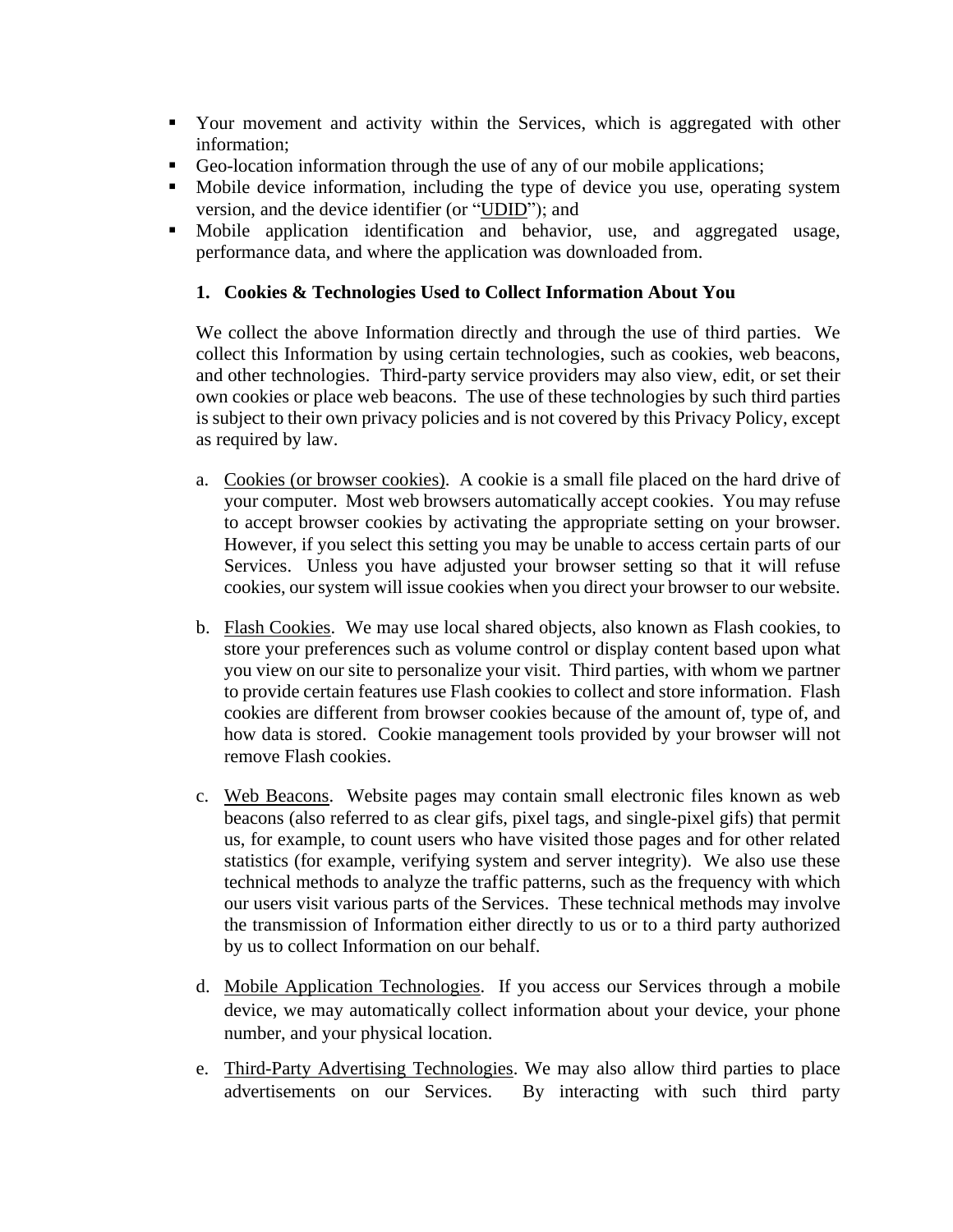advertisements or clicking on them, these third parties may collect information about your visits to this and other websites, your IP address, your internet service provider, the browser you use to visit our Services, and in some instances it may collect information available from your social media accounts and profiles, such as your name, address, email address, telephone number, contacts and activities. These third parties do this using their own cookies and other technologies. Information collected may be used, among other things, to deliver advertising targeted to your interests and to better understand the usage and visitation of our website and the other sites tracked by these third parties. The information we collect is covered by this Privacy Policy, and the information the third parties or social media platforms collect is subject to the third-party website or platform's privacy practices. We encourage you to be aware when you leave our Services to read the privacy policies of other sites that may collect your information to learn about their use of cookies and other technology. As stated in Section V of this Privacy Policy, this Privacy Policy does not apply to, and we are not responsible for, cookies or other technologies in third-party advertisements or websites.

# <span id="page-3-1"></span><span id="page-3-0"></span>**II. HOW WE USE YOUR INFORMATION**

#### **A. Use and Purpose of Processing Your Information**

We use and process your Information for things that may include, but are not limited to, the following:

- Provide you with the Services, and related products, and information you request;
- To respond to your inquiries and provide you with requested information and other communications, including by email or text messages, and mobile push notifications;
- For general or targeted marketing and advertising purposes, provided that you have not already opted-out of receiving such communications;
- To fulfill contracts we have with you;
- To manage, improve and foster relationships with third-party service providers;
- Maintain, improve, customize, or administer the Services, perform business analyses, or other internal purposes to improve the quality of our business, the Services, resolve technical problems, or improve security or develop other products and services;
- Comply with our Terms & Conditions;
- Analytics for business purposes and business intelligence;
- Comply with any applicable laws and regulations and respond to lawful requests; and/or
- For any other purposes disclosed to you at the time we collect your Information and/or pursuant to your consent.

### <span id="page-3-2"></span>**B. Sharing Your Information**

We may disclose anonymized aggregated information about our users, that does not identify any individual, without any restriction.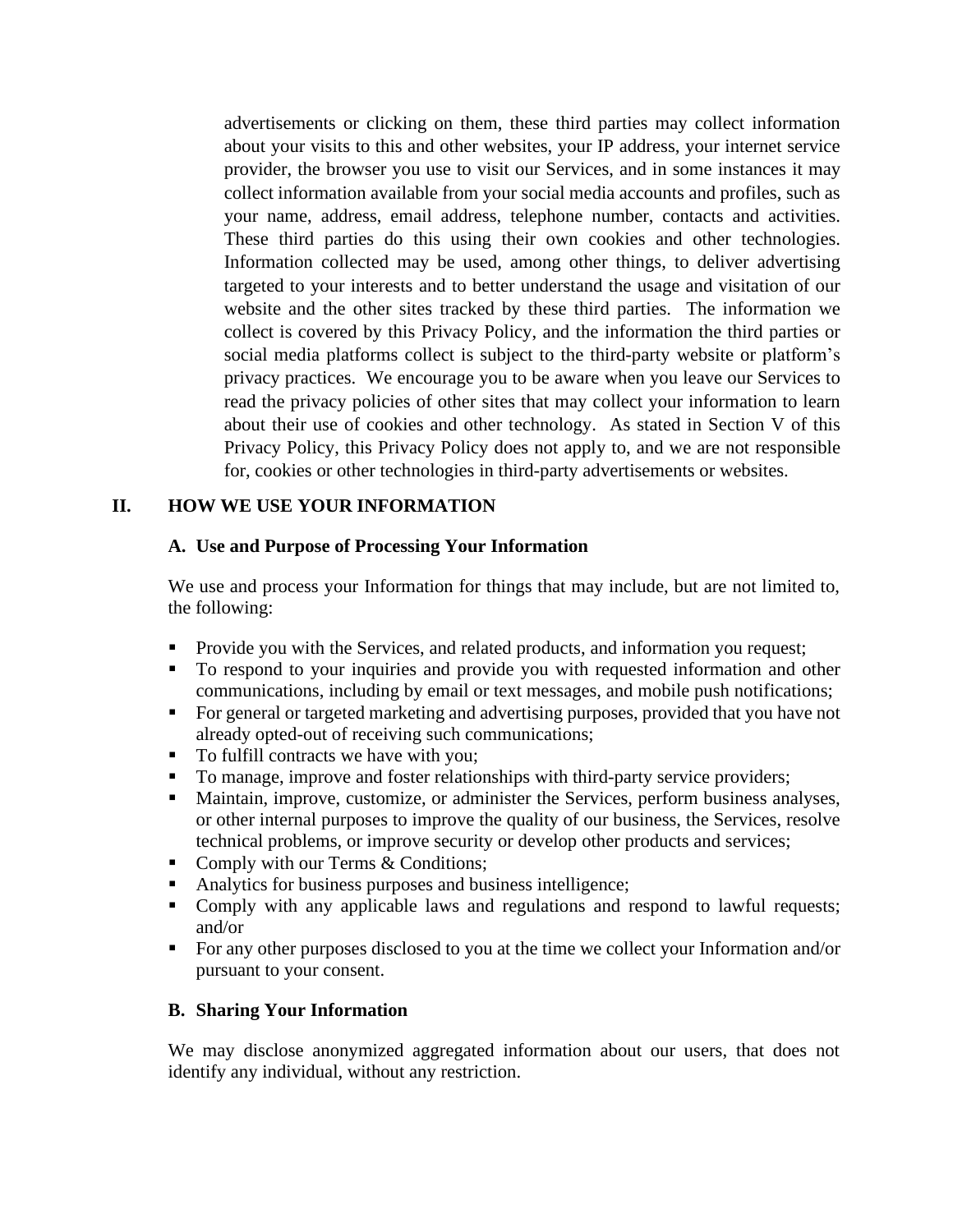We may share your Information as set forth in the Privacy Policy and in the following circumstances:

- o **Third-Party Service Providers.** We may share your Information with third-party service providers that perform certain functions or services on our behalf (such as to host the Services, manage databases, perform analyses, process credit card payments, provide customer service, or send communications for us). These thirdparty service providers are authorized to use your Information only as necessary to provide these services to us. In some instances, we may aggregate Information we collect so third parties do not have access to your particular Information to identify you individually.
- o **Disclosure of Information for Legal and Administrative Reasons.** We may disclose your Information without notice: (i) when required by law or to comply with a court order, subpoena, search warrant, or other legal process; (ii) to cooperate or undertake an internal or external investigation or audit; (iii) to comply with legal, regulatory or administrative requirements of governmental authorities (including, without limitation, requests from the governmental agency authorities to view your Information); (iv) to protect and defend the rights, property or safety of us, our subsidiaries and affiliates and any of their officers, directors, employees, attorneys, agents, contractors and partners, and the website Service users; (v) to enforce or apply our Terms & Conditions; and (vi) to verify the identity of the user of our Services.
- o **Business Transfers.** Your Information may be transferred, sold or otherwise conveyed ("Conveyed") to a third party where we: (i) merge with or are acquired by another business entity; (ii) sell all or substantially all of our assets; (iii) are adjudicated bankrupt; or (iv) are liquidated or otherwise reorganize. You agree to any and all such Conveyances of your Information.
- o **Information Shared with Third-Party Advertisers.** In using, clicking on, or responding to third-party advertisements on the Services, third-party advertisers may compile information about you, your browser's or device's visits and usage patterns on the Services, and to measure the effectiveness of their ads and to personalize the advertising content or to determine targeted demographics for advertisements. Please note that an advertiser may ask us to show an ad to a certain audience of users (e.g., based on demographics or other interests). In that situation, we will determine the target audience and will serve the advertising to that audience and only provide anonymous aggregated data to the advertiser. If you respond to such an ad, the advertiser or ad server may conclude that you fit the description of the audience they are trying to reach. This Privacy Policy does not apply to, and we cannot control the activities of, third-party advertisers. Please consult the respective privacy policies of such advertisers or contact them for more information about how they use your Information.
- o **With Your Consent.** We may share Information consistent with this Privacy Policy with your consent.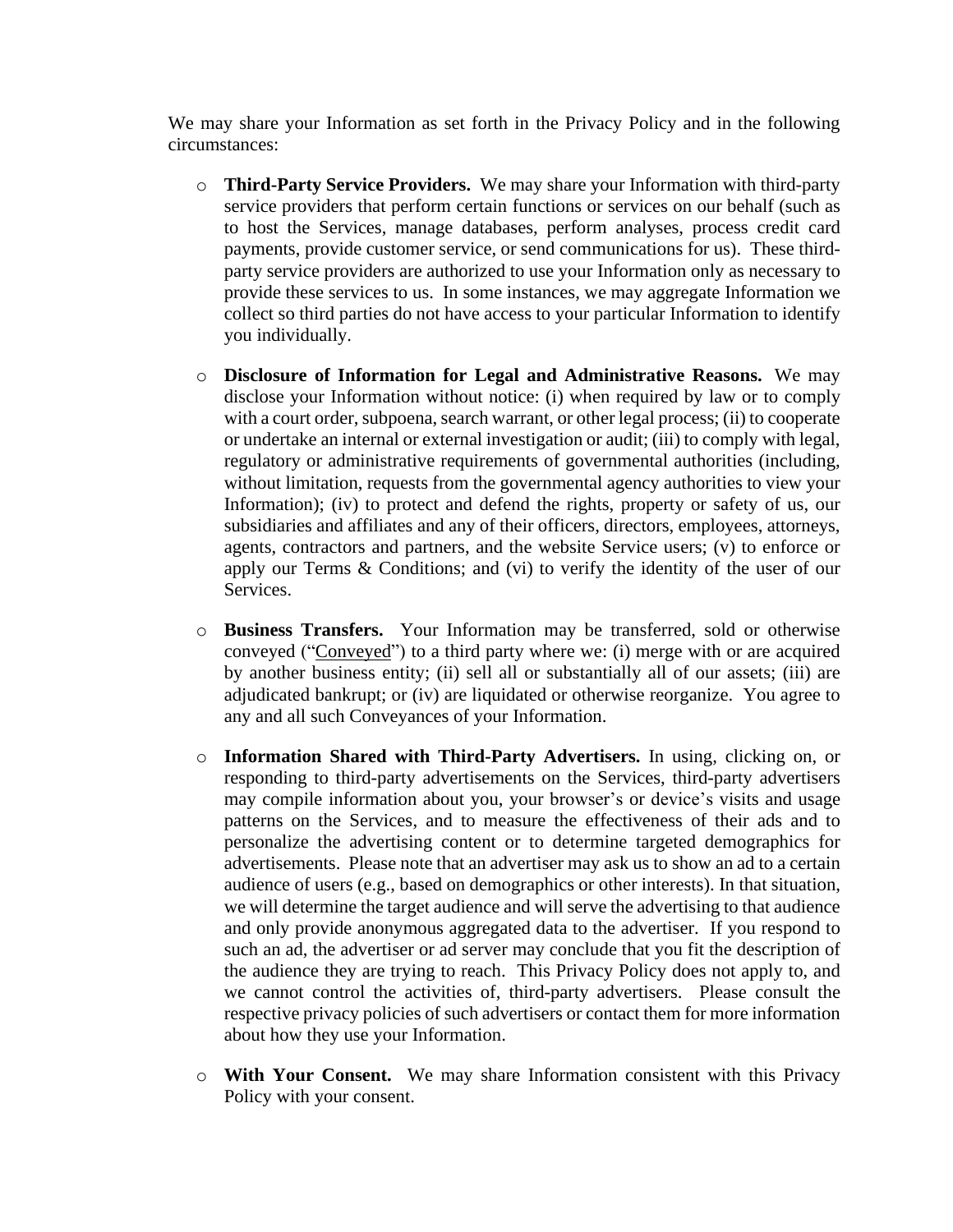Except as provided in this Privacy Policy, or as otherwise required by applicable law, we will not sell, trade, or disclose your Information we have collected without your consent.

# <span id="page-5-0"></span>**III. LINKS TO OTHER WEBSITES**

Our Services may contain links to other websites or services that are not owned or controlled by us, or may redirect you off our Services to other websites.

For example, if you "click" on a banner advertisement, the "click" may take you off our Services and onto a different website. These other websites may send their own cookies to you, independently collect data or solicit personal Information and may or may not have their own published privacy policies. If you visit a website that is linked to our Services, you should consult that website's privacy policy before providing any Information.

This Privacy Policy only applies to Information collected by our Services. We are not responsible for the privacy and security practices of those other websites or the Information they may collect (which may include IP address). You should contact such third parties directly to determine their respective privacy policies. Links to any other websites or content do not constitute or imply an endorsement or recommendation by us of the linked website or content.

# <span id="page-5-1"></span>**IV. INFORMATION SECURITY**

We use commercially reasonable measures to provide our Services. However, you should assume that no data transmitted over the Internet or stored or maintained by us or our third-party service providers can be 100% secure. Therefore, although we believe the measures implemented by us reduce the likelihood of security problems to a level appropriate to the type of data involved, we do not promise or guarantee, and you should not expect, that your Information or private communications will always remain private or secure. We do not guarantee that your Information will not be misused by third parties. We are not responsible for the circumvention of any privacy settings or security features. You agree that we will not have any liability for misuse, access, acquisition, deletion, or disclosure of your Information.

If you believe that your Information has been accessed or acquired by an unauthorized person, you shall promptly [Contact Us](https://www.doublecheckedapp.com/contact) so that necessary measures can quickly be taken.

# <span id="page-5-2"></span>**V. DATA RETENTION**

We will retain your Information for as long as needed to provide you Services, or as permitted or required by law. If you wish to cancel your account or request that we no longer use your Information to provide you Services, please contact us at [privacy@](mailto:billsprivacy@bills.nfl.net)doublecheckedapp.com. We will retain and use your Information as necessary to comply with our legal obligations, resolve disputes, and enforce our agreements. In accordance with our routine record keeping, we may delete certain records that contain Information you have submitted to us. We are under no obligation to store such Information indefinitely and disclaim any liability arising out of, or related to, the destruction of such Information.

# <span id="page-5-3"></span>**VI. HOW WE WILL CONTACT YOU**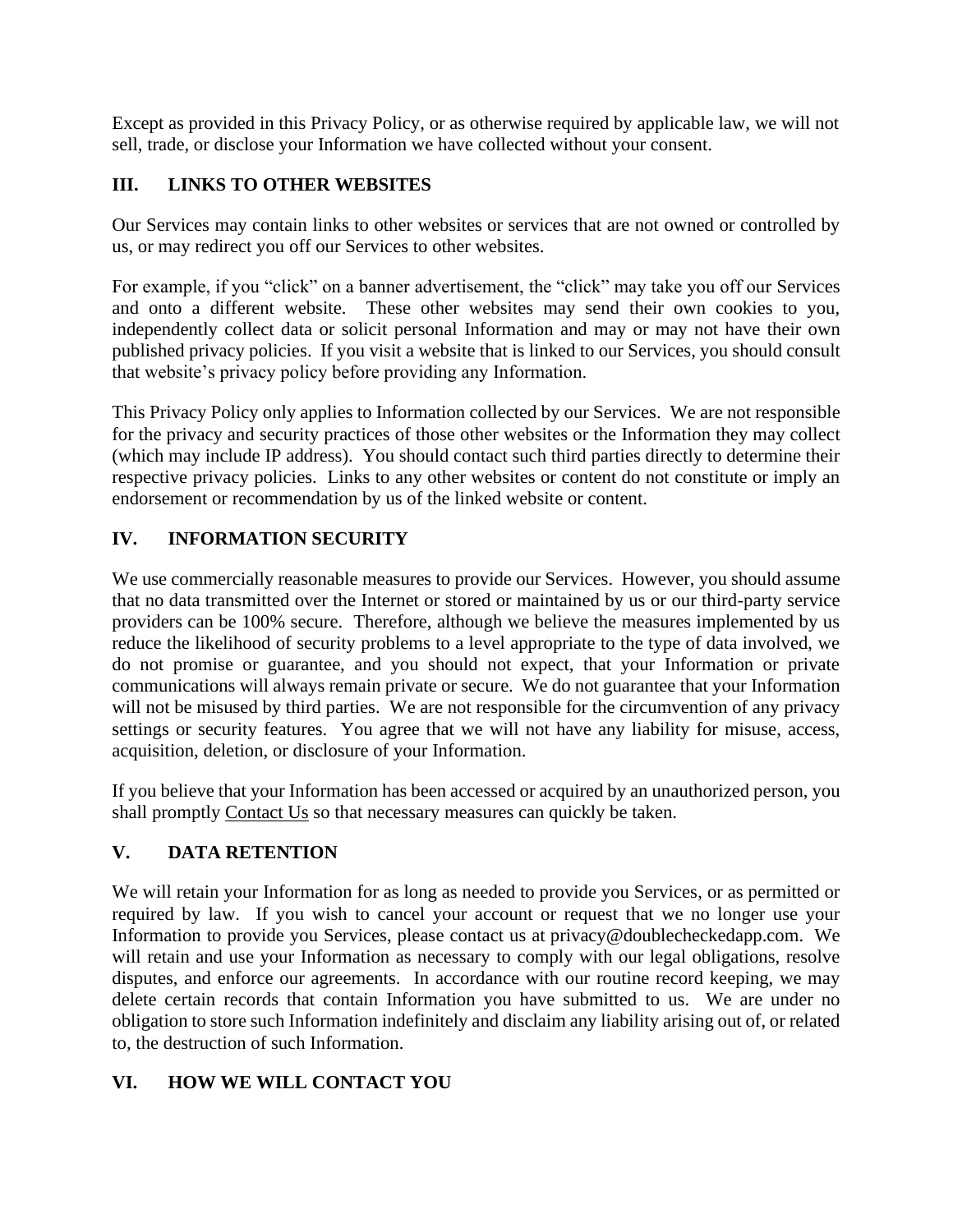You agree that we and/or third-party service providers with whom we collaborate and contract may communicate with you regarding our Services via electronic messages, including email, text message, or mobile push notification to, for example, send you information relating to our Services and other news about products and services provided by or through us through permissible targeted advertisements offered by us. See Your Choices, below, for how you can update the way we contact you.

# <span id="page-6-0"></span>**VII. YOUR CHOICES**

- **A. Email.** By using our Services, you agree that we may contact you by email as set forth herein. If you do not want to receive marketing and promotional emails from us, you may click on the "unsubscribe" link in the email to unsubscribe and opt-out of future marketing email communications or [Contact](https://www.doublecheckedapp.com/contact) Us.
- **B. Mobile Push Notifications.** By using our Services, you agree that we may contact you by calling or sending messages to your phone.You can use the settings on your mobile device to enable or turn off mobile push notifications from us or [Contact](https://www.doublecheckedapp.com/contact) Us.
- **C. Text Messages.** By using our Services, you agree to be reached by text message. If you no longer want to receive text messages from us, reply **STOP** (or as otherwise instructed) in the text message or [Contact](https://www.doublecheckedapp.com/contact) Us.
- **D. Location Choices.** You can change the privacy settings of your device at any time to turn off the sharing of location information with our Services. If you choose to turn off location services, this could affect certain features or services of our Services. If you have specific questions about the privacy settings of your device, we suggest you contact the manufacturer of your device or your mobile service provider for help.
- **E. Notice to Certain Residents.** In addition to the above methods of exercising choice, to the extent required by applicable law or as otherwise noted in the Notices to Certain Residents, Section IX below, we may provide you with additional choices regarding the processing of your Information, which you may exercise by contacting us as detailed in the "How to Contact Us" section below. We will try to comply with your request as soon as reasonably practicable as required by applicable law.

# <span id="page-6-1"></span>**VIII. ACCESSING, CORRECTING, OR DELETING YOUR INFORMATION**

Upon request as set forth below and subject to certain exceptions and limitations and applicable laws, we will inform you of the existence, use and disclosure of your Information and will provide you access to that Information. To the extent other state laws provide users with additional data subject rights, those rights may be honored by the Company following proper authentication and verification.

We encourage you to review, update, and correct Information that we maintain about you, and you may request that we delete Information about you that is inaccurate, incomplete, or irrelevant. We may not accommodate a request to change Information if we believe the change would violate applicable law in our control.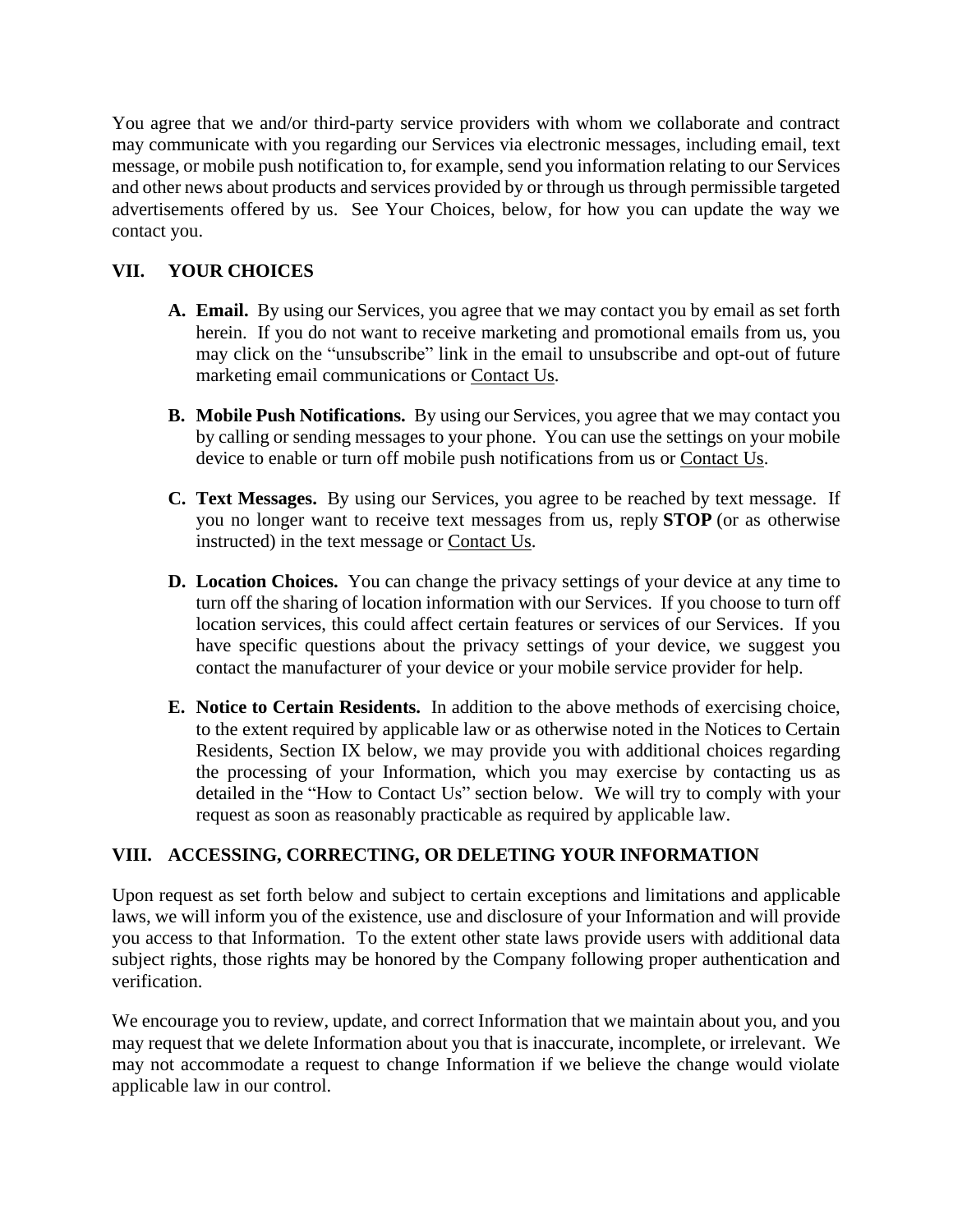To access, correct, or delete your Information, contact us at:

Email: privacy@doublecheckedapp.com

#### Call us: (904) 701-0153

#### Write us: 2771-29 Monument Road, #131, Jacksonville, Florida 32225

#### <span id="page-7-1"></span><span id="page-7-0"></span>**IX. NOTICE TO CERTAIN RESIDENTS**

#### **A. Persons in the European Union or European Economic Area**

#### **1. Your Rights**

To the extent any European data protection laws apply, and we hold any of your "personal data" as defined in such laws (which may include some or all of your Information as defined in this Privacy Policy), and we hold such personal data in our capacity as a data controller as defined under those laws, you may request that we:

- Restrict the way that we process and share your personal data;
- Transfer your personal data to a third party;
- Revoke your consent for processing of your personal data;
- Provide you with access to your personal data;
- Remove your personal data if no longer necessary for the purposes collected;
- Update your personal data so it is correct and not out of date; and/or
- Object to our processing of your personal data.

If you wish to object to the use and processing of your personal data or withdraw consent to this Privacy Policy, you can contact us in the following ways:

#### Email: privacy@doublecheckedapp.com

#### Call us: (904) 701-0153

#### Write us: 2771-29 Monument Road, #131, Jacksonville, Florida 32225

The requests above will be considered and responded to in the time-period stated by applicable law. Note, certain Information may be exempt from such requests. We may require additional information from you to confirm your identity in responding to such requests. You have the right to lodge a complaint with the supervisory authorities applicable to you and your situation, although we invite you to contact us with any concern as we would be happy to try and resolve it directly.

#### <span id="page-7-2"></span>**2. Lawful Basis for Processing Your Information**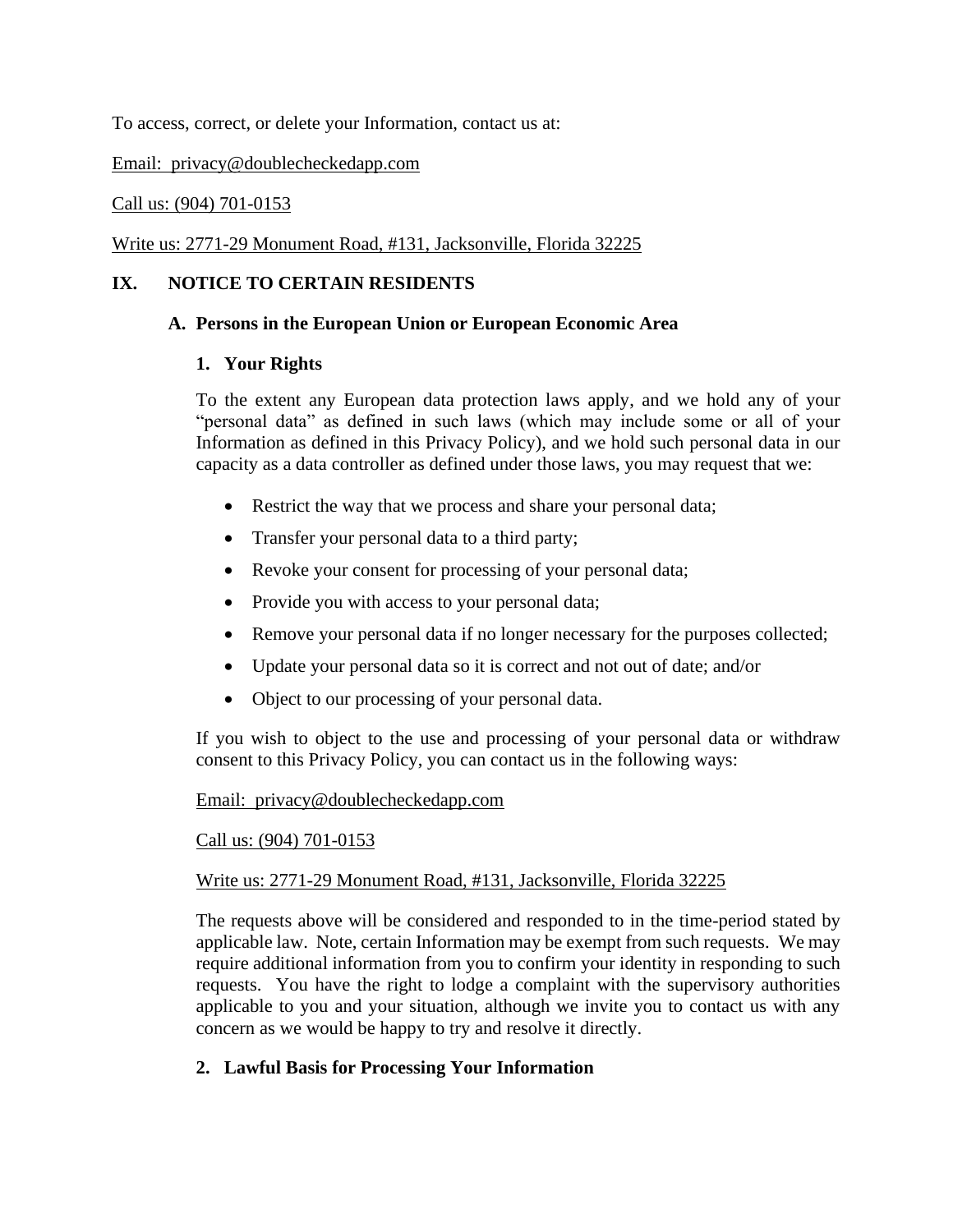As described throughout this Privacy Policy, we believe the foregoing handling of your Information, which may include your personal data, furthers our legitimate interests in commercial activities that are not overridden by the interest or fundamental rights and freedoms of the individuals at issue. Depending on what personal data we collect from you and how we collect it, we rely on various grounds for processing your personal data, including the following reasons:

- To administer our contractual relationship, including setting up any services you may request;
- Because it is in our legitimate interest to effectively and efficiently operate our business and provide you with the services offered through the Services and other useful content;
- To process employee data, prevent against fraud, provide technology security, and other necessary Company operational matters;
- In order to fulfill any legal obligations, we may have to collect this Information from you; and/or
- Because you have provided your consent for us to do so.

# <span id="page-8-0"></span>**B. Consent to Transfer**

Our Services are operated in the United States. Please be aware that Information, including personal data, that we collect will be transferred to, stored, and processed in the United States, a jurisdiction in which the privacy laws may not be as comprehensive as those in the country where you reside and/or are a citizen. We collect and transfer to the U.S. only Information, including personal data: with your consent; to perform a contract with you; or to fulfill a compelling legitimate interest of the Company in a manner that does not outweigh your rights and freedoms. We endeavor to apply suitable safeguards to protect the privacy and security of your personal data and to use it only consistent with your relationship with us and the practices described in this Privacy Policy. We also enter into data processing agreements and model clauses with vendors whenever feasible and appropriate.

### <span id="page-8-1"></span>**C. California Residents**

To the extent any California data privacy law applies, we will provide California residents with certain information upon request ("Data Subject Request"). This Privacy Policy outlines how California residents can receive the information and what you can receive.

If you would like to submit a Data Subject Request, please email us at [privacy@doublecheckedapp.com.](mailto:privacy@doublecheckedapp.com) You can also call us at (904) 701-0153. If you choose to submit a Data Subject Request, you must provide us with enough information to identify you and enough specificity on the requested data. We will only use the information we receive for verification. We will not be able to disclose information if we cannot verify that the person making the Data Subject Request is the person about whom we collected Information, or someone authorized to act on such person's behalf.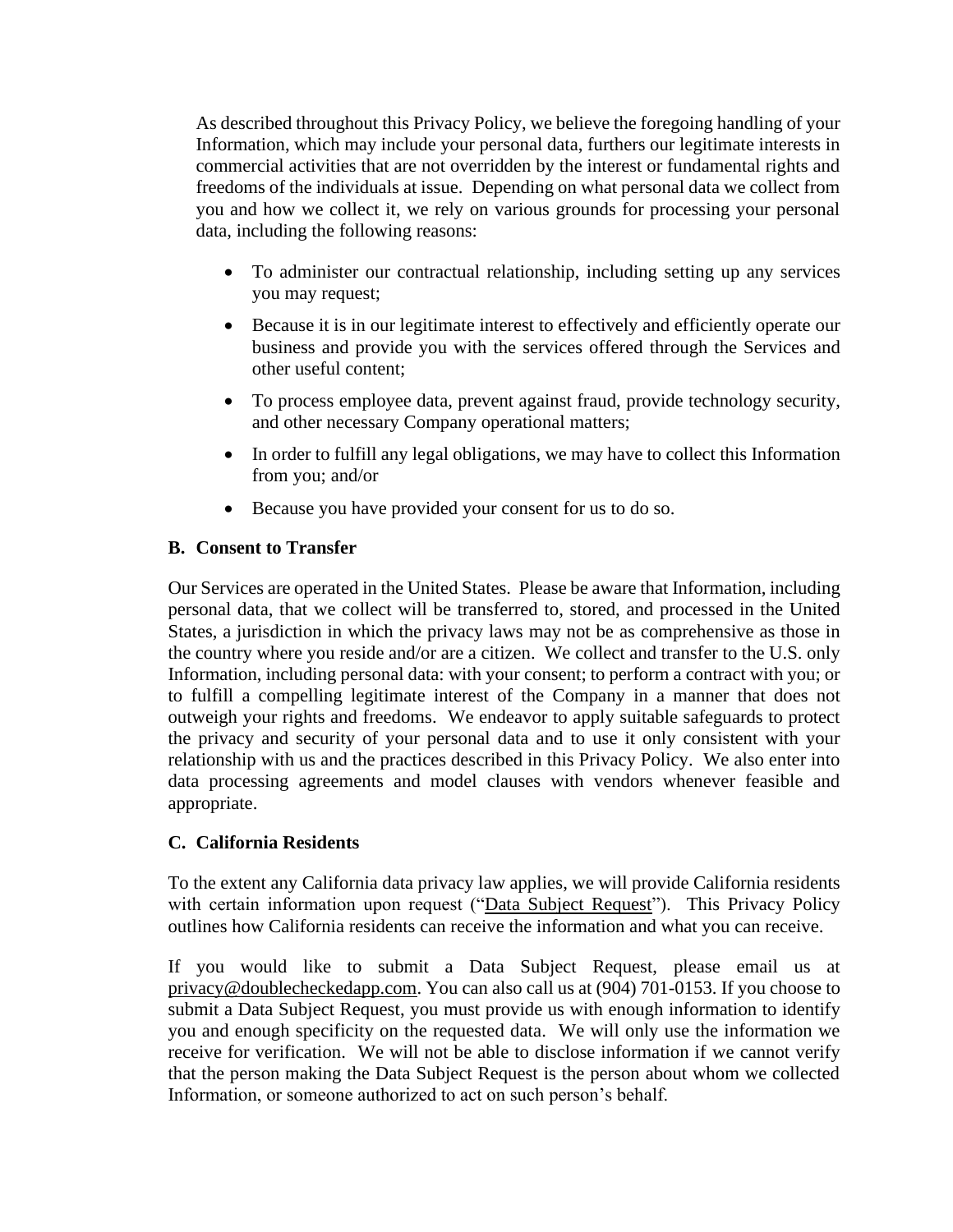If you are a California resident, you may submit a Data Subject Request to receive information about our data collection practices as it relates to your data. You may request information on the categories of personal information (as defined by California law) we have collected about you; the categories of data collection sources; any business or commercial purpose for collecting or selling personal information; the categories of third parties with whom we share personal information, if any; and the specific pieces of personal information we have collected about you. If you would like to also receive information about our data disclosure for business purposes, then please include that in the Data Subject Request. We will clarify whether the Information was collected and disclosed or simply collected and kept internally.

Please note that the categories of personal information and sources will not exceed what is contained in this Privacy Policy. Additionally, we are not required to retain any information about you if it is only used for a one-time transaction and would not be maintained in the ordinary course of business. We are also not required to reidentify personal information if it is not stored in that manner already, nor are we required to provide the personal information to you more than twice in a twelve-month period.

You may request that we delete your personal information. Your deletion request should be submitted through a Data Subject Request. Subject to certain exceptions set out below we will, on receipt of a verifiable Data Subject Request, delete your personal information from our records.

Please note that we may not delete your personal information if it is necessary to:

- complete the transaction for which the personal information was collected;
- provide a good or service requested by you, or reasonably anticipated within the context of our ongoing business relationship with you, or otherwise perform a contract between you and us;
- detect security incidents, protect against malicious, deceptive activity, and take all necessary and appropriate steps to mitigate current and future risk;
- debug and repair internal information technology as necessary;
- undertake internal research for technological development and demonstration;
- exercise free speech, ensure the right of another consumer to exercise his or her right of free speech, or exercise another right provided for by law;
- comply with the California Electronic Communications Privacy Act;
- engage in public or peer-reviewed scientific, historical, or statistical research in the public interest that adheres to all other applicable ethics and privacy laws, when our deletion of the Information is likely to render impossible or seriously impair the achievement of such research, provided we have obtained your informed consent;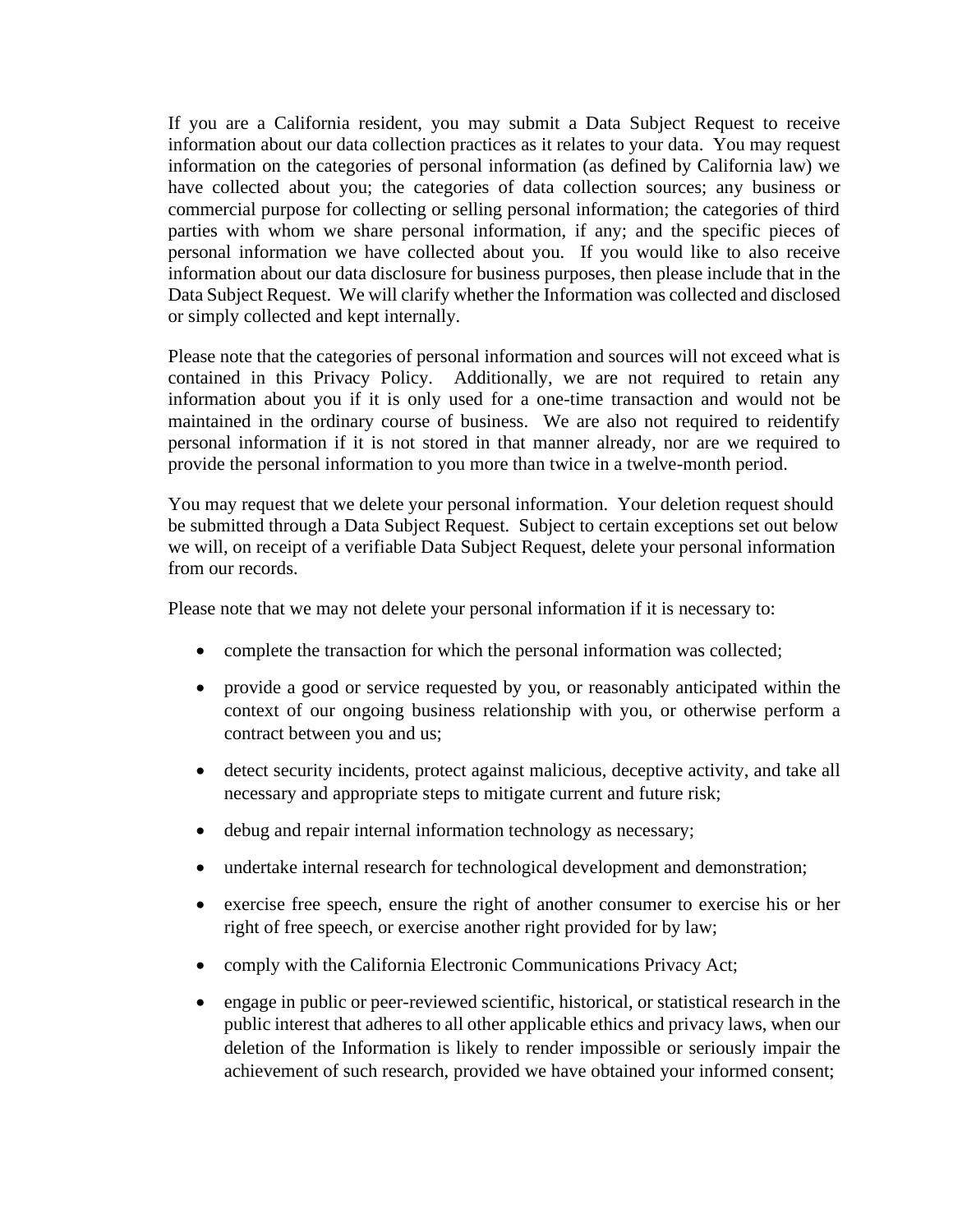- enable solely internal uses that are reasonably aligned with your expectations based on your relationship with us;
- comply with an existing legal obligation; or
- otherwise use your personal information, internally, in a lawful manner that is compatible with the context in which you provided the Information.

We may not, and will not, treat you differently because of your Data Subject Request activity. As a result of your Data Subject Request activity, we may not and will not deny goods or services to you, charge different rates for goods or services, provide a different level quality of goods or services, or suggest any of the preceding will occur. However, we can and may charge you a different rate, or provide a different level of quality, if the difference is reasonably related to the value provided by your personal information.

In addition, if you are a California resident under the age of 18 and are a registered user, you may request us to remove content or information posted on our websites or stored on our servers by (a) submitting a request in writing to privacy@doublecheckedapp.com and (b) clearly identifying the content or information you wish to have removed and providing sufficient information to allow us to locate the content or Information to be removed. However, please note that we are not required to erase or otherwise eliminate content or Information if (i) other state or federal laws require us or a third party to maintain the content or Information; (ii) the content or Information was posted, stored, or republished by another user; (iii) the content or Information is anonymized so that the minor cannot be individually identified; (iv) the minor does not follow the instructions posted in this Policy on how to request removal of such content or Information; or (v) the minor has received compensation or other consideration for providing the content. Further, nothing in this provision shall be construed to limit the authority of a law enforcement agency to obtain such content or Information.

### <span id="page-10-0"></span>**X. CHILDREN'S INFORMATION**

Our Services are intended for general audiences. We do not knowingly collect, use, or disclose Information from children under the age of thirteen (13) or as otherwise defined by local law without prior parental consent, except as permitted by the Children's Online Privacy Protection Act (hereinafter "COPPA") or other applicable law.

If, at any time, a parent or legal guardian becomes aware that their child has provided us with Information without their consent or wishes to withdraw their consent to our use or maintenance of Information collected from their child, the parent or guardian should contact us at privacy@doublecheckedapp.com and we will promptly remove such Information from our database(s). Please note that we may request proof of identity and relationship to the child before doing so.

If you have any comments or questions on policies related to children's data or about our commitment to protecting your and your children's privacy, please contact us at privacy@doublecheckedapp.com or by mail at the address below.